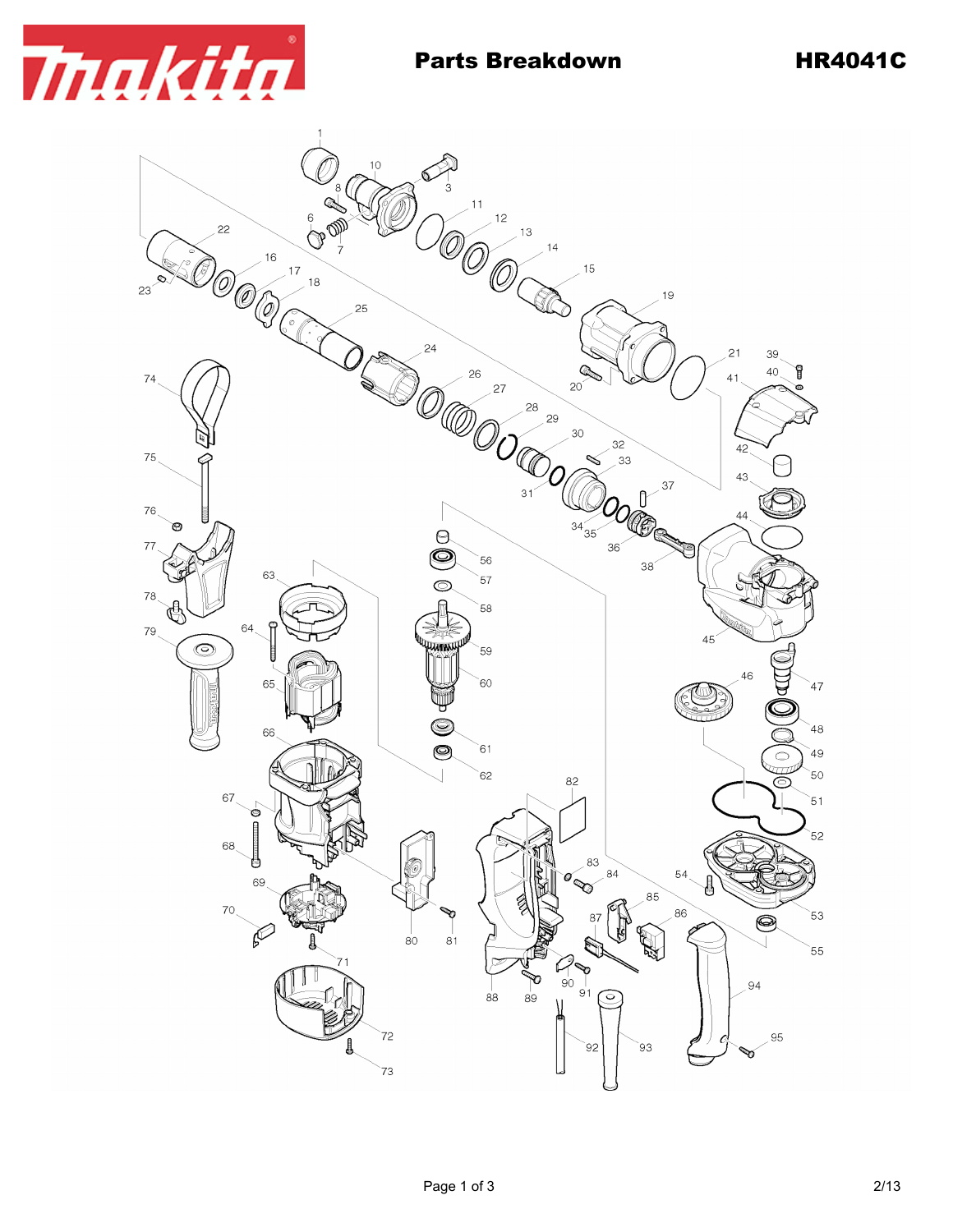

## Parts Breakdown HR4041C

*Products with multiple versions are listed in subsiding order with the newest version on top not indented*

| $Fig. \#$      | Part ID  | <b>Part Name</b>              | Quantity                |
|----------------|----------|-------------------------------|-------------------------|
| 1              | 421596-2 | CAP, HM0810B                  | 1                       |
| 3              | 331301-8 | TOOL RETAINER, HM0810B        | 1                       |
| 6              | 265321-9 | HEX BOLT M8X12, HM0810B-T2    | 1                       |
| $\overline{7}$ | 231375-8 | COMP. SPRING 15, HR3851       | $\mathbf 1$             |
| 8              | 265914-2 | H.S.H.BOLT M6X25, HM1211B     | 4                       |
| 10             | 324720-5 | TOOL HOLDER, HR4041C          | 1                       |
| 11             | 213606-7 | O RING 48, HR2511             | 1                       |
| 12             | 213428-5 | X-RING 28, HR5000             | 1                       |
| 13             | 261133-8 | NYLON WASHER 29, HR4041C      | 1                       |
| 14             | 267338-8 | FLAT WASHER 29, HR4041C       | 1                       |
| 15             | 324721-3 | IMPACT BOLT, HR4041C          | 1                       |
| 16             | 324726-3 | <b>WASHER 17, HR4041C</b>     | 1                       |
| 17             | 262119-5 | RUBBER RING 18, HR4041C       | 1                       |
| 18             | 324724-7 | SLIDE PLATE, HR4041C          | 1                       |
| 19             | 158117-4 | BARREL CPL., HR4041C          | 1                       |
| 20             | 266158-7 | H.S.H. BOLT M6X30, HR4041C    | 4                       |
| 21             | 213654-6 | O RING 60, HR3851             | $\mathbf 1$             |
| 22             | 331730-5 | CYLINDER A, HR4041C           | 1                       |
| 23             | 256266-2 | PIN 6, HR4041C                | 4                       |
| 24             | 419670-8 | SLIDE SLEEVE, HR4041C         | 1                       |
| 25             | 331731-3 | CYLINDER B, HR4041C           | 1                       |
| 26             | 331732-1 | RING 34, HR4041C              | 1                       |
| 27             | 234016-5 | COMP. SPRING 35, HR4041C      | 1                       |
| 28             | 267339-6 | FLAT WASHER 34, HR4041C       | 1                       |
| 29             | 233945-9 | RING SPRING 32, HR4041C       | 1                       |
| 30             | 324725-5 | STRIKER, HR4041C              | 1                       |
| 31             | 213962-5 | O RING 22, HR4002             | 1                       |
| 32             | 254231-5 | <b>KEY 4, HR3851</b>          | 2                       |
| 33             | 227508-1 | SPIRAL BEVEL GEAR 27, HR4041C | 1                       |
| 34             | 213962-5 | O RING 22, HR4002             | 1                       |
| 35             | 213379-2 | O RING 21, HR4041C            | 1                       |
| 36             | 419004-5 | PISTON, HR4041C               | 1                       |
| 37             | 256197-5 | PIN 7, JR3020                 | 1                       |
| 38             | 419679-0 | CONNECTING ROD, HR4041C       | 1                       |
| 39             | 266148-0 | H.S.H. BOLT M4X14, 9005B      | 3                       |
| 40             | 941052-1 | F. WASHER 4, 9218SB           | 3                       |
| 41             | 419672-4 | CRANK CAP COVER, HR4041C      | 1                       |
| 42             | 443127-7 | FILTER, HR4041C               | 1                       |
| 43             | 419671-6 | CRANK CAP, HR4041C            | 1                       |
| 44             | 213604-1 | O RING 50, 6911D              | 1                       |
| 45             | 158118-2 | CRANK HOUSING CPL., HR4041C   | 1                       |
| 46             | 125375-7 | TORQUE LIMITER ASS'Y, HR4041C | 1                       |
| 47             | 324550-4 | CRANK SHAFT, HR4001C          | 1                       |
| 48             | 211332-2 | BALL BEARING 6004LLU, HR4002  | 1                       |
| 49             | 961060-6 | RETAINING RING S-20, 2708     | 1                       |
| 50             | 226642-4 | HELICAL GEAR 38, HR4041C      | 1                       |
| 51             | 253180-3 | F. WASHER 10, 6906            | 1                       |
| 52             | 421976-2 | SEAL RING, HR4041C            | 1                       |
| 53             | 158119-0 | GEAR HOUSING CPL., HR4041C    | 1                       |
| 54             | 922331-6 | H.S.H. BOLT M6X20, LS1016L    | $\overline{\mathbf{c}}$ |
| 55             | 213231-4 | OIL SEAL 15, HR4500C          | 1                       |
| 56             | 331596-3 | <b>SLEEVE 12, HR4041C</b>     | 1                       |
| 57             | 211137-0 | BALL BEARING 6201LLU,4140     | 1                       |
| 58             | 253084-9 | F. WASHER 12, 5014NB          | 1                       |
| 59             | 241863-7 | FAN 70, JR3050T               | 1                       |
| 60             | 513691-3 | ARMATURE ASS'Y 115V, HR4041C  | 1                       |
| 61             | 681650-6 | INSULATION WASHER, HR4000C    | 1                       |
| 62             | 210005-4 | BALL BEARING 608DDW, LS1016L  | 1                       |